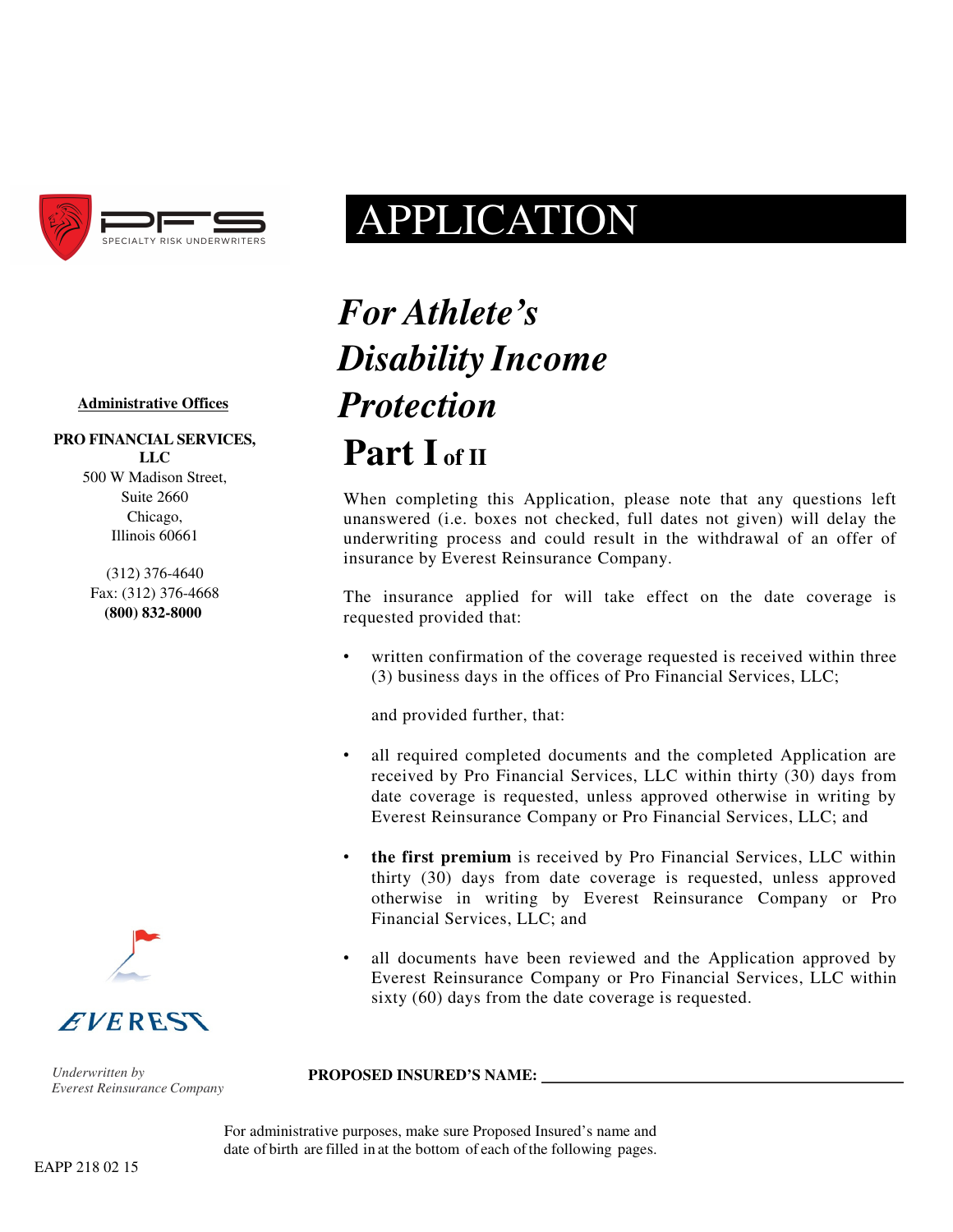**PRO FINANCIAL SERVICES, LLC / EVEREST REINSURANCE COMPANY**

## **ATHLETE'S DISABILITY INCOME PROTECTION**

**(All questions must be answered in ink or type. Please print clearly.)** 

**Failure to answer all questions completely with full details will result in a delay in underwriting.** 

**Wherever 'Yes' or 'No' answers require full details, these should be given in the space provided.** 

**If there is not sufficient space, use space provided on page 9 or attach your answers on a separate sheet.** 

| I SEC<br>1                                                                         | <b>GENERAL INFORMATION</b>             |                                                                                                                                                                                                                                |      |  |
|------------------------------------------------------------------------------------|----------------------------------------|--------------------------------------------------------------------------------------------------------------------------------------------------------------------------------------------------------------------------------|------|--|
| 1. Name of Proposed Insured:                                                       |                                        |                                                                                                                                                                                                                                |      |  |
|                                                                                    | First                                  | Middle                                                                                                                                                                                                                         | Last |  |
|                                                                                    |                                        |                                                                                                                                                                                                                                |      |  |
|                                                                                    |                                        |                                                                                                                                                                                                                                |      |  |
|                                                                                    |                                        |                                                                                                                                                                                                                                |      |  |
| (If different from<br>residential address)                                         |                                        |                                                                                                                                                                                                                                |      |  |
|                                                                                    |                                        |                                                                                                                                                                                                                                |      |  |
|                                                                                    |                                        |                                                                                                                                                                                                                                |      |  |
|                                                                                    |                                        | 6. Date of Birth: <b>Actual Age:</b> Actual Age: 7. Sex □M □F                                                                                                                                                                  |      |  |
|                                                                                    | 8. Place of Birth: $\frac{C(y)}{C(y)}$ | (State)                                                                                                                                                                                                                        |      |  |
|                                                                                    |                                        |                                                                                                                                                                                                                                |      |  |
|                                                                                    |                                        | (Sport)                                                                                                                                                                                                                        |      |  |
|                                                                                    |                                        | 10. Name of Team: 10. Name of Team:                                                                                                                                                                                            |      |  |
|                                                                                    |                                        |                                                                                                                                                                                                                                |      |  |
|                                                                                    |                                        | 12. Date of Expiry of current contract (if applicable): ________________________                                                                                                                                               |      |  |
| 13. Are you actively working in your occupation: $\Box$ YES $\Box$ NO              |                                        |                                                                                                                                                                                                                                |      |  |
|                                                                                    |                                        |                                                                                                                                                                                                                                |      |  |
|                                                                                    |                                        |                                                                                                                                                                                                                                |      |  |
| 15. Do you have any other employment full or part-time? $\square$ YES $\square$ NO |                                        |                                                                                                                                                                                                                                |      |  |
|                                                                                    |                                        | If YES, please describe: University of the state of the state of the state of the state of the state of the state of the state of the state of the state of the state of the state of the state of the state of the state of t |      |  |
|                                                                                    |                                        |                                                                                                                                                                                                                                |      |  |
|                                                                                    |                                        | 17. Employer's Business Address: Universe of the Second Second Second Second Second Second Second Second Second Second Second Second Second Second Second Second Second Second Second Second Second Second Second Second Secon |      |  |
|                                                                                    |                                        |                                                                                                                                                                                                                                |      |  |
| POLICY OWNER INFORMATION                                                           |                                        |                                                                                                                                                                                                                                |      |  |
|                                                                                    |                                        |                                                                                                                                                                                                                                |      |  |
| 20. Name and address of Policy Owner:                                              |                                        |                                                                                                                                                                                                                                |      |  |
|                                                                                    |                                        |                                                                                                                                                                                                                                |      |  |
|                                                                                    |                                        |                                                                                                                                                                                                                                |      |  |
|                                                                                    |                                        |                                                                                                                                                                                                                                |      |  |

For administrative purposes, make sure Proposed Insured's name and EAPP 218 02 15 date of birth are filled in at the bottom of each of the following pages. Page **1** of **10**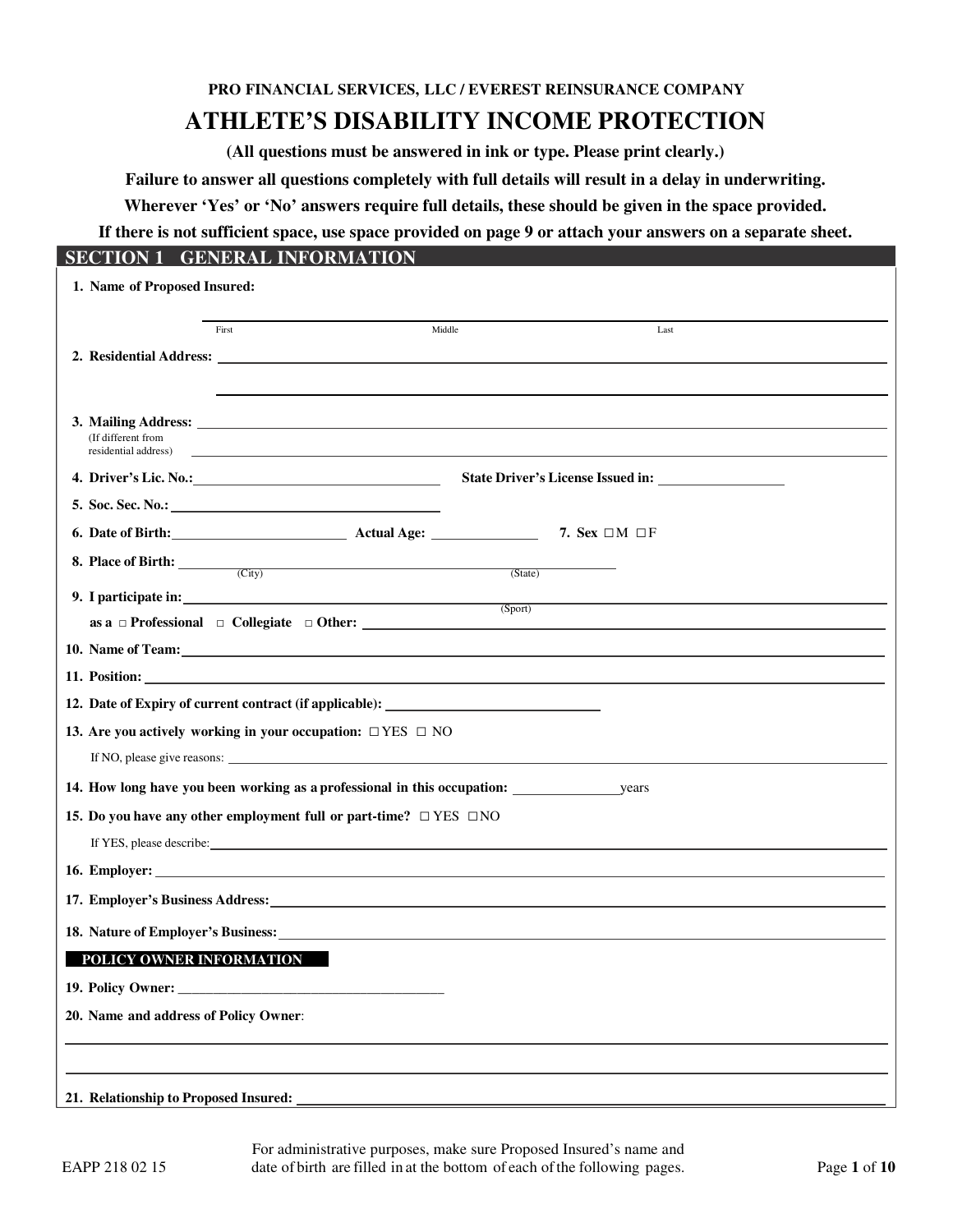| <b>SECTION 2 GENERAL INFORMATION</b>                                                                                                                                                         |                                                                                                                         |            |              |
|----------------------------------------------------------------------------------------------------------------------------------------------------------------------------------------------|-------------------------------------------------------------------------------------------------------------------------|------------|--------------|
| 1. Do you participate in any of<br>the following?                                                                                                                                            | a) Winter sports other than skating or curling:                                                                         | $\Box$ YES | $\square$ NO |
| If YES, please give full details.                                                                                                                                                            | the control of the control of the control of the control of the control of the control of the control of the control of |            |              |
|                                                                                                                                                                                              | b) Water or underwater sports:                                                                                          | $\Box$ YES | $\square$ NO |
|                                                                                                                                                                                              |                                                                                                                         |            |              |
|                                                                                                                                                                                              |                                                                                                                         | $\Box$ YES | $\square$ NO |
|                                                                                                                                                                                              |                                                                                                                         | $\Box$ YES | $\square$ NO |
|                                                                                                                                                                                              | e) Any other activities excluded by your Professional Sports contract                                                   | $\Box$ YES | $\square$ NO |
|                                                                                                                                                                                              |                                                                                                                         |            |              |
| 2. Have you been convicted of two<br>or more moving violations,<br>or had driving privileges<br>suspended or revoked within<br>the last three (3) years?                                     | Details: <u>Details:</u> 2014                                                                                           |            | $\square$ NO |
| If YES, please give full details.                                                                                                                                                            |                                                                                                                         |            |              |
| 3. Are you currently insured<br>under another policy for<br><b>Disability Income Protection</b><br>for Accident or Sickness or<br>Disease?                                                   | Details:                                                                                                                | $\Box$ YES | $\square$ NO |
| If YES, please give full details.                                                                                                                                                            |                                                                                                                         |            |              |
| 4. Have you ever made a claim<br>in respect of Disability<br><b>Income Protection for</b><br><b>Accident or Sickness or</b><br>Disease?                                                      | Details:                                                                                                                | $\Box$ YES | $\square$ NO |
| If YES, please give full details.                                                                                                                                                            |                                                                                                                         |            |              |
| 5. Have you applied for or<br>purchased in the past any<br><b>Accident or Sickness or</b><br><b>Disease Disability Income</b><br><b>Protection?</b>                                          | Details:                                                                                                                | $\Box$ YES | $\square$ NO |
| If YES, please give full details.                                                                                                                                                            |                                                                                                                         |            |              |
| 6. Has any Insurer ever cancelled<br>or declined to renew your<br><b>Disability Income Protection for</b><br><b>Accident or Sickness or</b><br>Disease?<br>If YES, please give full details. | Details:                                                                                                                | $\Box$ YES | $\square$ NO |
|                                                                                                                                                                                              |                                                                                                                         |            |              |

PROPOSED INSURED: Date of Birth: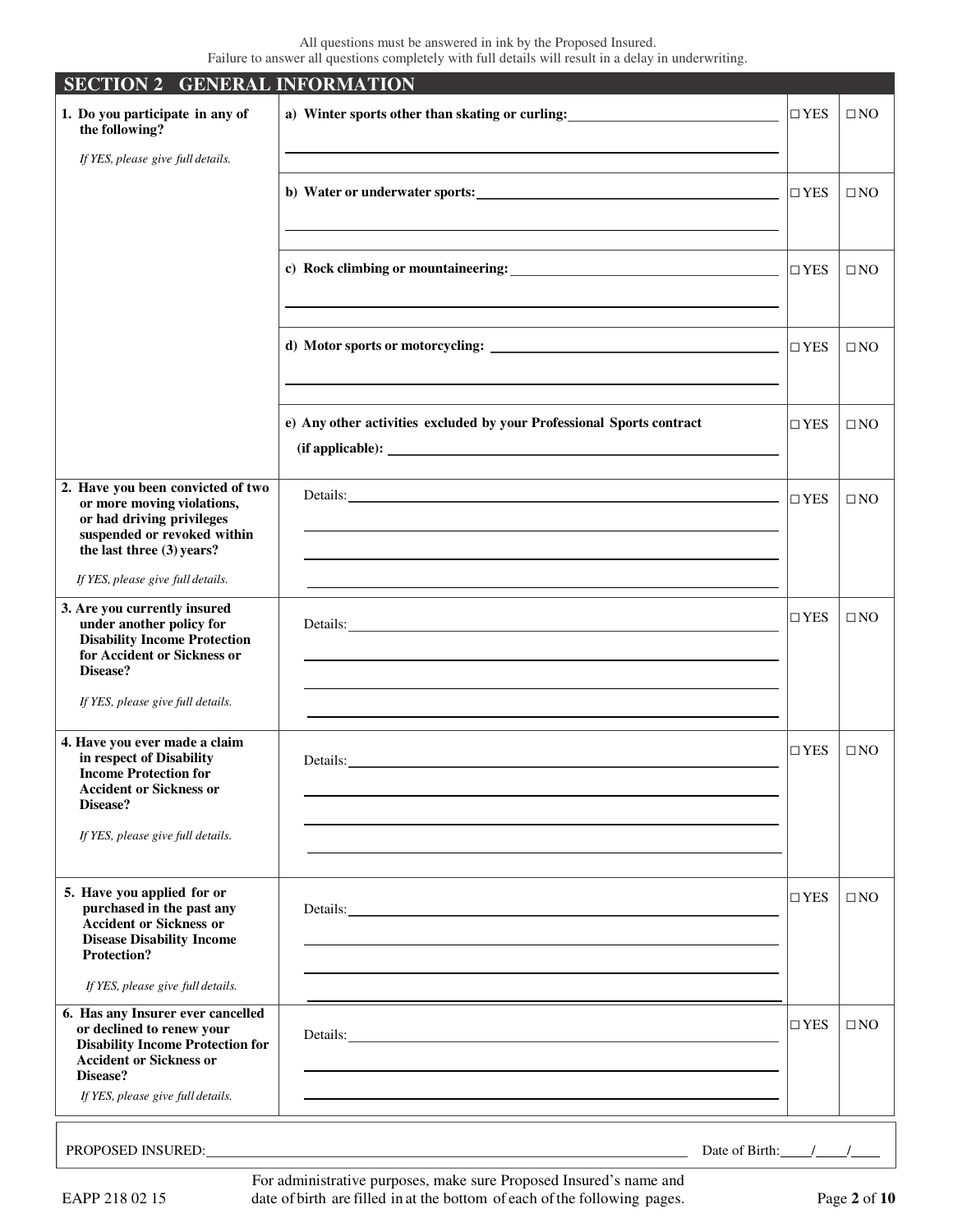| <b>SECTION 3 PHYSICIAN'S INFORMATION</b>                                                                                                                                                                                       |           |
|--------------------------------------------------------------------------------------------------------------------------------------------------------------------------------------------------------------------------------|-----------|
|                                                                                                                                                                                                                                |           |
| Team Physician's Address: University of the Contract of the Contract of the Contract of the Contract of the Contract of the Contract of the Contract of the Contract of the Contract of the Contract of the Contract of the Co |           |
|                                                                                                                                                                                                                                |           |
| Have you consulted your team physician in the last twenty-four (24) months other than for<br>routine examination or team physical?<br>$\Box$ YES $\Box$ NO                                                                     |           |
|                                                                                                                                                                                                                                |           |
|                                                                                                                                                                                                                                |           |
| 2. Personal Physician's Name: Letter and the set of the set of the set of the set of the set of the set of the set of the set of the set of the set of the set of the set of the set of the set of the set of the set of the s |           |
|                                                                                                                                                                                                                                |           |
|                                                                                                                                                                                                                                |           |
| Have you consulted your personal physician in the last twenty-four (24) months other than for<br>routine examination or team physical?<br>$\Box$ YES                                                                           | $\Box$ NO |
|                                                                                                                                                                                                                                |           |
|                                                                                                                                                                                                                                |           |
| 3. Have you consulted any physician, other than team physician or personal physician,<br>in the last twenty-four $(24)$ months?<br>$\Box$ YES                                                                                  | $\Box$ NO |
|                                                                                                                                                                                                                                |           |
|                                                                                                                                                                                                                                |           |
|                                                                                                                                                                                                                                |           |
|                                                                                                                                                                                                                                |           |
|                                                                                                                                                                                                                                |           |

| <b>SECTION 4 MEDICAL HISTORY</b>                                                                                                                                                                                 |            |              |
|------------------------------------------------------------------------------------------------------------------------------------------------------------------------------------------------------------------|------------|--------------|
| 1. Are you currently free of<br>Injury, Sickness, Disease or<br>Discomfort?                                                                                                                                      | $\Box$ YES | $\square$ NO |
| If NO, please give full details.                                                                                                                                                                                 |            |              |
| 2. Are you currently physically<br>able to perform all of the<br>duties required in your sport<br>as stated in Section 1?<br>If NO, please give full details.                                                    | $\Box$ YES | $\Box$ NO    |
| 3. Have you missed any playing<br>time during the last twenty-<br>four $(24)$ months as a result of<br>Injury, Sickness, Disease,<br>Discomfort or for any other<br>reason?<br>If YES, please give full details. | $\Box$ YES | $\Box$ NO    |

PROPOSED INSURED: Date of Birth: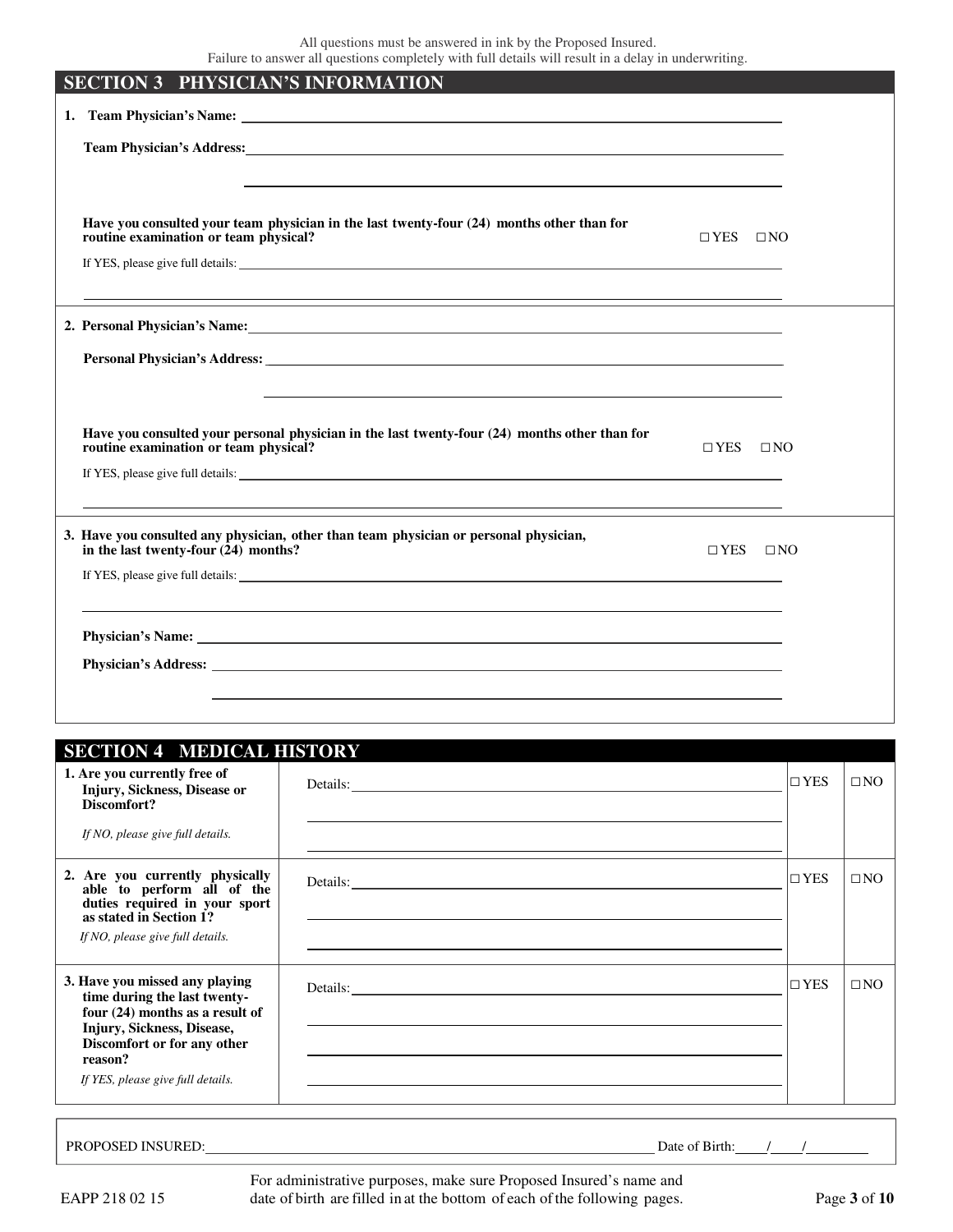| <b>SECTION 5 MEDICAL HISTORY</b>                                                                                                                                                          |                                                                                                                                                |               |              |
|-------------------------------------------------------------------------------------------------------------------------------------------------------------------------------------------|------------------------------------------------------------------------------------------------------------------------------------------------|---------------|--------------|
| 1. Have you, within the last<br>twenty-four (24) months,<br>taken any pain reducing or<br>anti-inflammatory<br>medication?<br>If YES, please give name of<br>medication and reason taken. | Name of Medication<br>Reason                                                                                                                   | $\Box$ YES    | $\square$ NO |
| 2. During the last twelve (12)<br>months, have you suffered<br>any Injury, Sickness, Disease<br>or Discomfort for which you                                                               |                                                                                                                                                | $\Box$ YES    | $\square$ NO |
| have NOT sought:<br>If YES, please give full details.                                                                                                                                     |                                                                                                                                                | $\Box$ YES    | $\square$ NO |
|                                                                                                                                                                                           | c) Treatment? $\qquad \qquad$                                                                                                                  | $\Box$ YES    | $\square$ NO |
| 3. Have you been advised, or do<br>you have reason to believe<br>that you may need:<br>If YES, please give full details.                                                                  |                                                                                                                                                | $\Box$ YES    | $\square$ NO |
|                                                                                                                                                                                           | b) Surgical treatment in the future?<br><u> and</u> the surgical treatment in the future?<br><u> and the surgical treatment</u> in the future? | $\Box$ YES    | $\square$ NO |
| <b>SECTION 6 MEDICAL HISTORY</b>                                                                                                                                                          |                                                                                                                                                |               |              |
| 1. Have you ever injured or<br>suffered pain or discomfort, or<br>had surgery to any of the<br>following?                                                                                 | a) Head: $\overline{\phantom{a}}$                                                                                                              | $\square$ YES | $\Box$ NO    |
| If YES, please give full details.                                                                                                                                                         |                                                                                                                                                | $\square$ YES | $\square$ NO |

**c) Right Shoulder:** □ YES □ NO

**d) Left Shoulder:** □ YES □ NO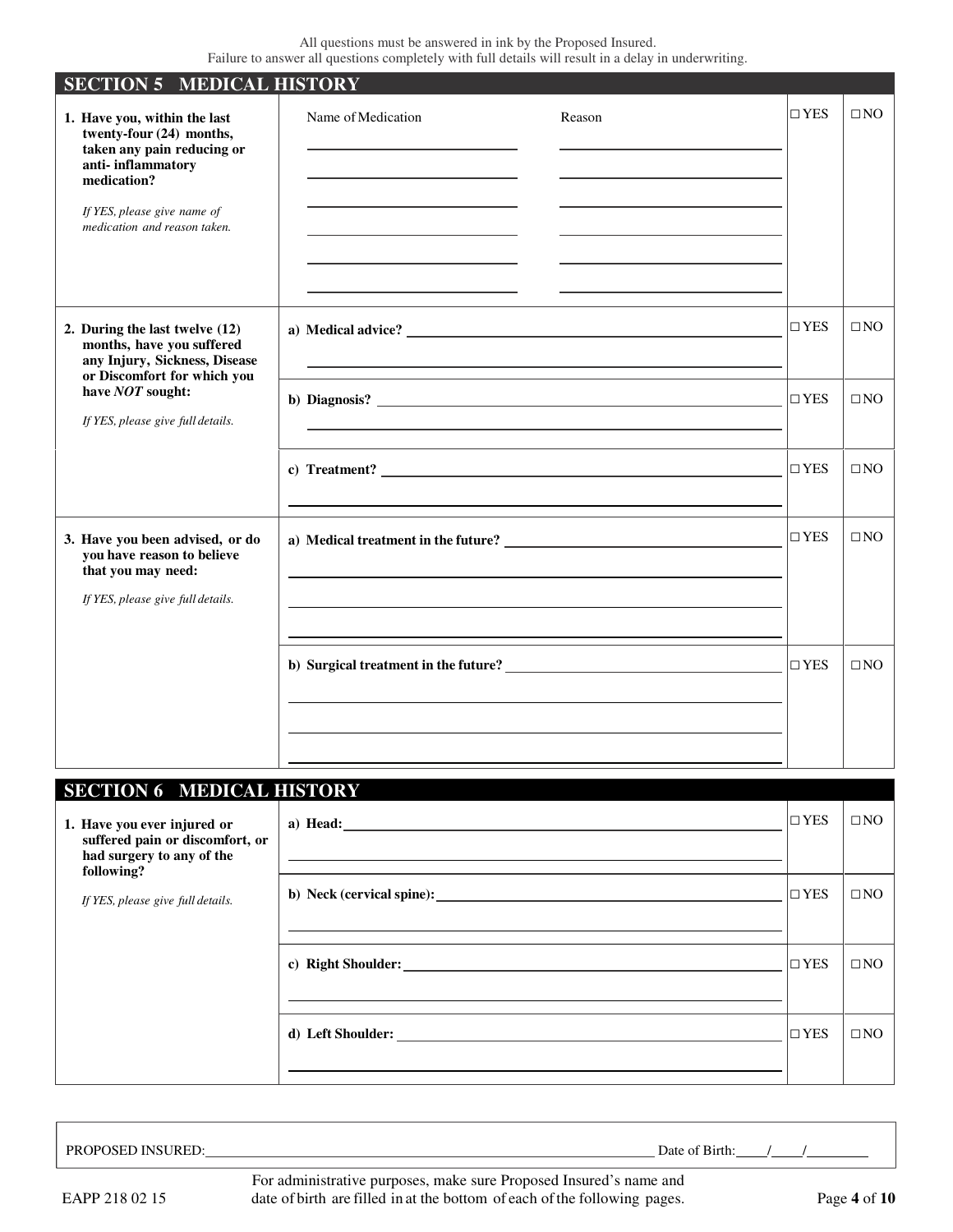| <b>SECTION 6 MEDICAL HISTORY (continued)</b>                                                               |                                                                                         |            |              |
|------------------------------------------------------------------------------------------------------------|-----------------------------------------------------------------------------------------|------------|--------------|
| 1. (continued)<br>Have you ever injured or<br>suffered pain or discomfort,<br>or had surgery to any of the | <u> 1980 - Johann Barnett, fransk politik (d. 1980)</u>                                 | $\Box$ YES | $\square$ NO |
| following?<br>If YES, please give full details.                                                            | f) Upper Back (thoracic spine):                                                         | $\Box$ YES | $\square$ NO |
|                                                                                                            | g) Lower Back (lumbar spine including coccyx and tail bone): ___________________        | $\Box$ YES | $\square$ NO |
|                                                                                                            | h) Pelvis/Hips (including groin - specify side): _______________________________        | $\Box$ YES | $\square$ NO |
|                                                                                                            |                                                                                         | $\Box$ YES | $\square$ NO |
|                                                                                                            |                                                                                         | $\Box$ YES | $\square$ NO |
|                                                                                                            |                                                                                         | $\Box$ YES | $\square$ NO |
|                                                                                                            | I) Right Hand (including wrist, fingers and thumb): ____________                        | $\Box$ YES | $\square$ NO |
|                                                                                                            | m) Left Hand (including wrist, fingers and thumb): _____________________________        | $\Box$ YES | $\square$ NO |
|                                                                                                            |                                                                                         | $\Box$ YES | $\square$ NO |
|                                                                                                            | o) Left Thigh (including hamstring): 1999. The Contract of Thigh (including hamstring): | $\Box$ YES | $\square$ NO |
|                                                                                                            |                                                                                         | $\Box$ YES | $\square$ NO |
|                                                                                                            | q) Left Knee: $\qquad \qquad$                                                           | $\Box$ YES | $\square$ NO |
|                                                                                                            |                                                                                         |            |              |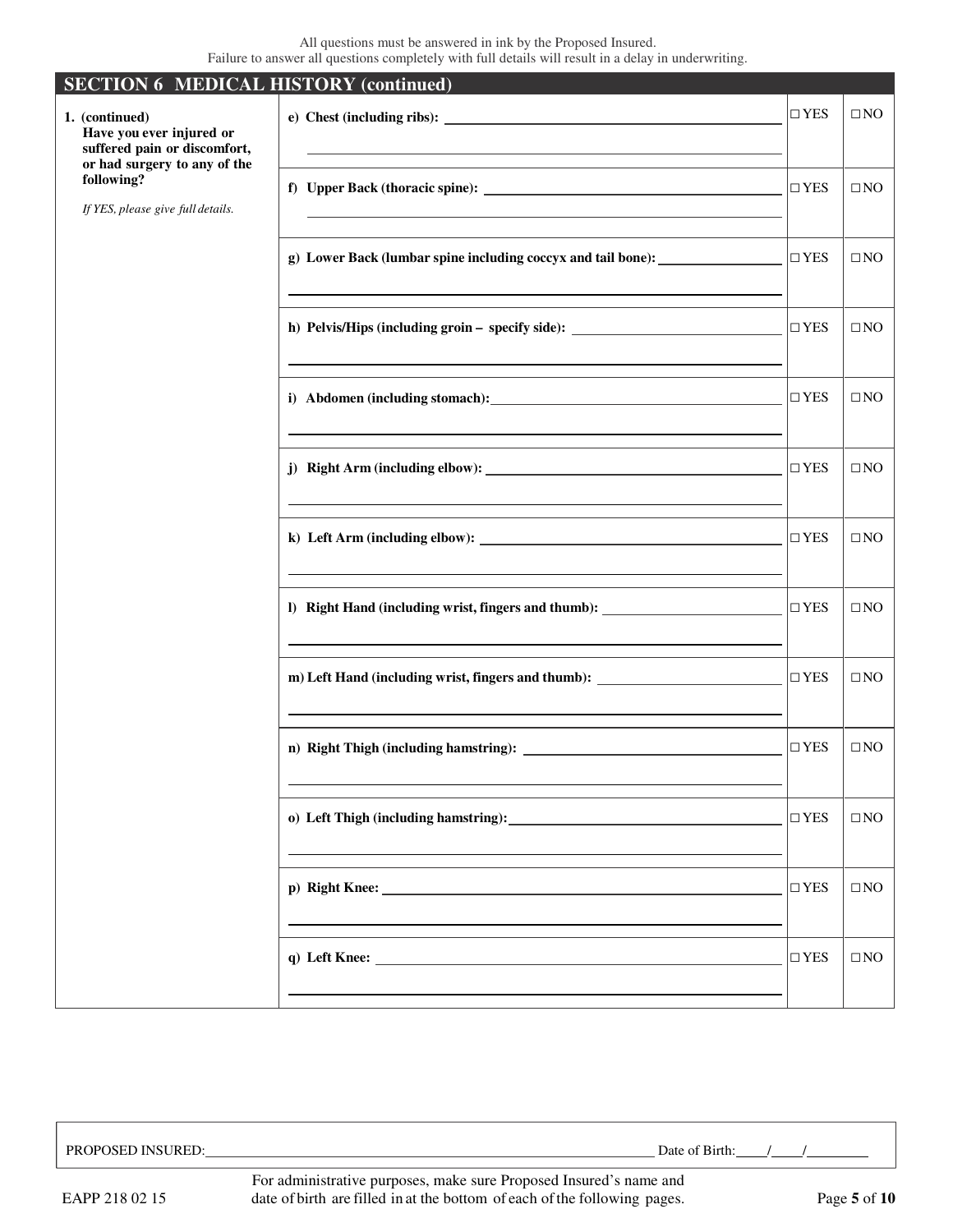| <b>SECTION 6 MEDICAL HISTORY (continued)</b>                                                                                                                                                              |                                                                                                                                                                                                                                |            |              |
|-----------------------------------------------------------------------------------------------------------------------------------------------------------------------------------------------------------|--------------------------------------------------------------------------------------------------------------------------------------------------------------------------------------------------------------------------------|------------|--------------|
| 1. (continued)<br>Have you ever injured or<br>suffered pain or discomfort,<br>or had surgery to any of the                                                                                                | r) Right Lower Leg (including ankle and Achilles tendon): ______________________<br><u> 1989 - Johann Stein, marwolaethau a bhann an t-Amhair an t-Amhair an t-Amhair an t-Amhair an t-Amhair an t-A</u>                       | $\Box$ YES | $\square$ NO |
| following?<br>If YES, please give full details.                                                                                                                                                           | s) Left Lower Leg (including ankle and Achilles tendon): _______________________                                                                                                                                               | $\Box$ YES | $\square$ NO |
|                                                                                                                                                                                                           |                                                                                                                                                                                                                                | $\Box$ YES | $\square$ NO |
|                                                                                                                                                                                                           |                                                                                                                                                                                                                                | $\Box$ YES | $\square$ NO |
| 2. Have you ever injured or<br>suffered pain or discomfort<br>or had surgery to any of the<br>following NOT listed in                                                                                     | a) Bones: $\qquad \qquad$                                                                                                                                                                                                      | $\Box$ YES | $\square$ NO |
| Section 6, Question 1 (e.g.<br>fractures, sprains, strains,<br>dislocations, tendonitis, tears,<br>$etc.$ )?                                                                                              |                                                                                                                                                                                                                                | $\Box$ YES | $\square$ NO |
| If YES, please give full details.                                                                                                                                                                         |                                                                                                                                                                                                                                | $\Box$ YES | $\square$ NO |
|                                                                                                                                                                                                           |                                                                                                                                                                                                                                | $\Box$ YES | $\square$ NO |
| 3. During the past five (5) years,<br>have you been diagnosed by a<br>member of the medical<br>profession as having an<br><b>Immune or Blood Disorder?</b><br>If YES, please give full details.           | Details: example and the contract of the contract of the contract of the contract of the contract of the contract of the contract of the contract of the contract of the contract of the contract of the contract of the contr | $\Box$ YES | $\square$ NO |
| 4. Have you ever undergone<br>surgery as a result of a<br><b>Sickness or Disease or a non-</b><br>injury condition (e.g.<br>appendectomy, gall bladder,<br>$etc.$ )?<br>If YES, please give full details. |                                                                                                                                                                                                                                | $\Box$ YES | $\square$ NO |

PROPOSED INSURED: Date of Birth: ////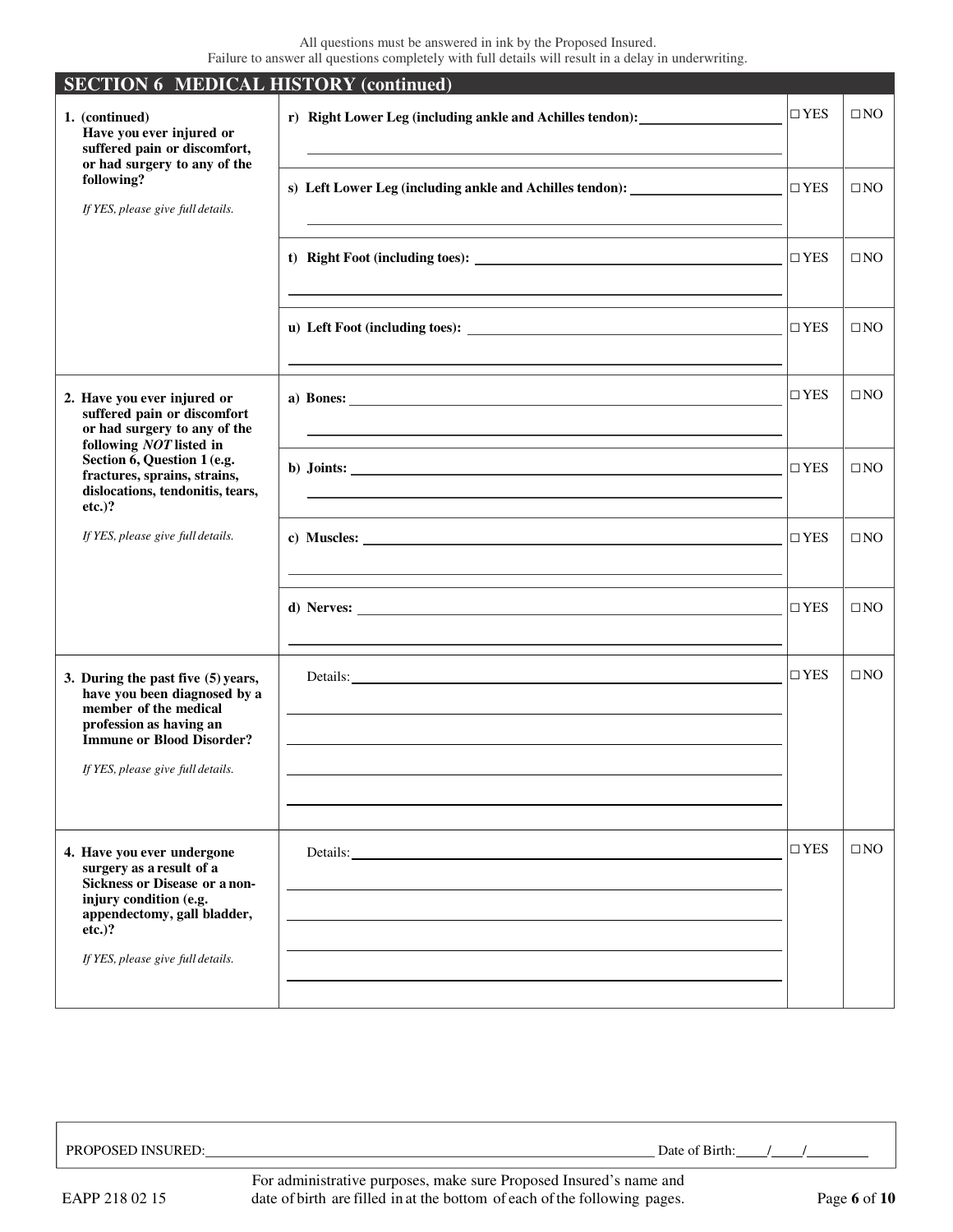| <b>SECTION 6 MEDICAL HISTORY (continued)</b>                                                      |                                                                                                                                                                                                                                |               |              |
|---------------------------------------------------------------------------------------------------|--------------------------------------------------------------------------------------------------------------------------------------------------------------------------------------------------------------------------------|---------------|--------------|
| 5. Have you ever shown<br>indications of, suffered from,<br>been treated for or been              |                                                                                                                                                                                                                                | $\Box$ YES    | $\square$ NO |
| prescribed treatment for any<br>of the following conditions?<br>If YES, please give full details. | b) Heart, chest, circulatory system or respiratory system:                                                                                                                                                                     | $\Box$ YES    | $\square$ NO |
|                                                                                                   |                                                                                                                                                                                                                                | $\Box$ YES    | $\square$ NO |
|                                                                                                   |                                                                                                                                                                                                                                | $\Box$ YES    | $\square$ NO |
|                                                                                                   |                                                                                                                                                                                                                                | $\Box$ YES    | $\square$ NO |
|                                                                                                   |                                                                                                                                                                                                                                | $\Box$ YES    | $\square$ NO |
|                                                                                                   | $g)$ Hernias: $\qquad \qquad$                                                                                                                                                                                                  | $\square$ YES | $\square$ NO |
|                                                                                                   |                                                                                                                                                                                                                                | $\Box$ YES    | $\square$ NO |
|                                                                                                   |                                                                                                                                                                                                                                | $\Box$ YES    | $\square$ NO |
|                                                                                                   |                                                                                                                                                                                                                                | $\Box$ YES    | $\square$ NO |
|                                                                                                   | k) Nervous system, epilepsy or mental disorders, or seizures<br>or convulsions:                                                                                                                                                | $\Box$ YES    | $\square$ NO |
|                                                                                                   | I) Concussions:                                                                                                                                                                                                                | $\Box$ YES    | $\square$ NO |
|                                                                                                   | m) Paralysis whether complete or partial, regardless of length of                                                                                                                                                              | $\Box$ YES    | $\square$ NO |
|                                                                                                   | n) Thyroid problem: Note that the set of the set of the set of the set of the set of the set of the set of the set of the set of the set of the set of the set of the set of the set of the set of the set of the set of the s | $\Box$ YES    | $\square$ NO |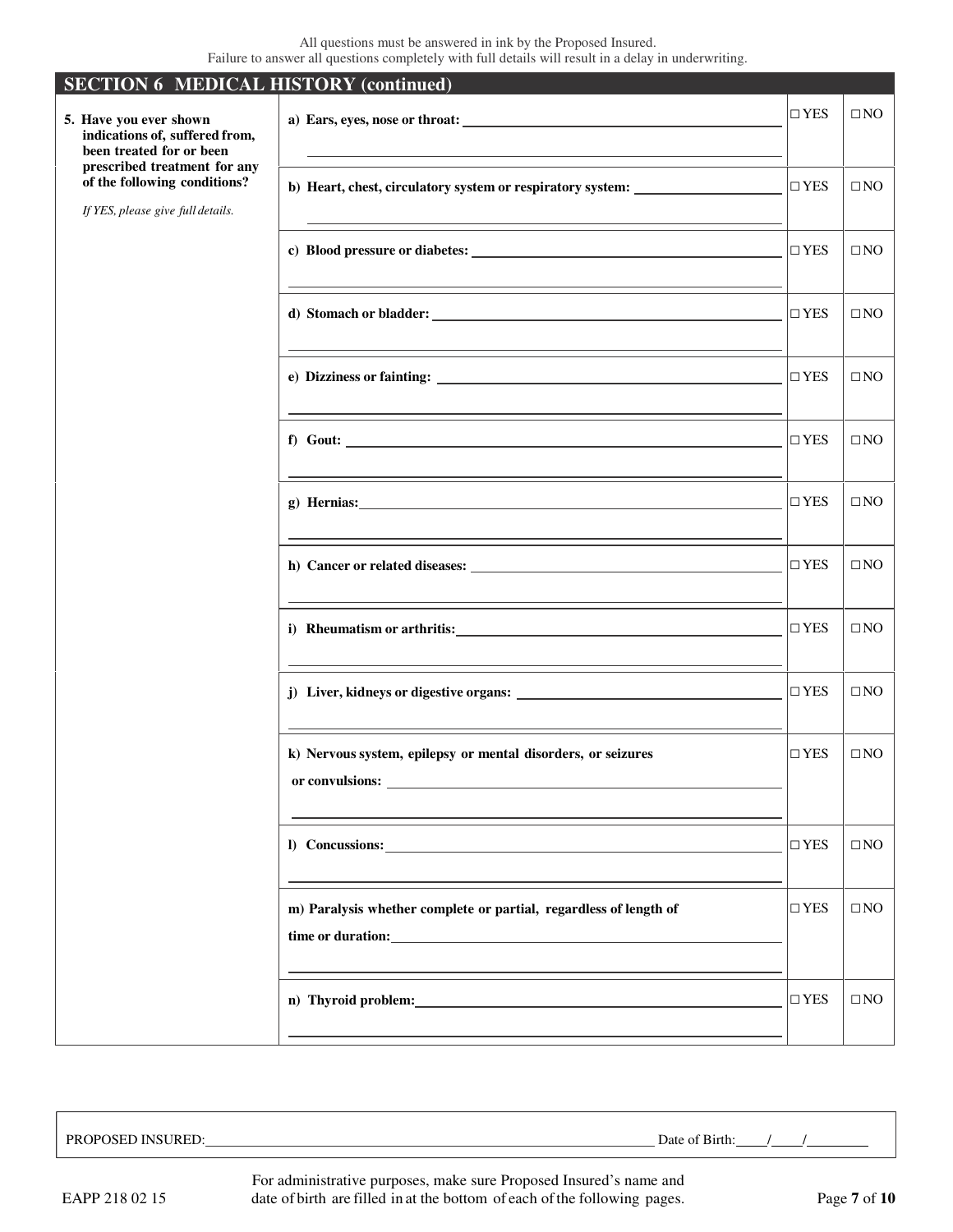| <b>SECTION 6 MEDICAL HISTORY (continued)</b>                                                                                                                                                                                                                                                                        |               |                      |               |              |
|---------------------------------------------------------------------------------------------------------------------------------------------------------------------------------------------------------------------------------------------------------------------------------------------------------------------|---------------|----------------------|---------------|--------------|
| 6. Has any member of your<br>immediate family (i.e., mother,<br>father, brother, etc.) ever<br>shown indications of, suffered<br>from, been treated for or been<br>prescribed treatment for any<br>of the conditions mentioned<br>under Question 5 from the<br>preceding page?<br>If YES, please give full details. | Family Member | Condition(s)         | $\square$ YES | $\square$ NO |
| 7. Have you ever suffered a<br><b>Sickness or Disease NOT</b><br>associated with any of the<br>conditions mentioned under<br>Question 5 which resulted in<br>hospital confinement of greater<br>than seven $(7)$ days?<br>If YES, please give full details.                                                         |               | Details:             | $\square$ YES | $\square$ NO |
| 8. Have you ever had any of the<br>following prescribed or<br>advised which have NOT<br>been taken or performed?                                                                                                                                                                                                    |               | a) Medication:       | $\square$ YES | $\square$ NO |
| If YES, please give full details.                                                                                                                                                                                                                                                                                   |               |                      | $\Box$ YES    | $\Box$ NO    |
|                                                                                                                                                                                                                                                                                                                     |               | c) Surgery: No. 2014 | $\square$ YES | $\square$ NO |

| <b>DD</b> |                |                                                                 |  |            |              |         | Date.<br>31rth |  |  |
|-----------|----------------|-----------------------------------------------------------------|--|------------|--------------|---------|----------------|--|--|
|           | $\blacksquare$ | $\mathbf{1}$ and $\mathbf{1}$ and $\mathbf{1}$ and $\mathbf{1}$ |  | $\sqrt{ }$ | $\mathbf{r}$ | $\cdot$ |                |  |  |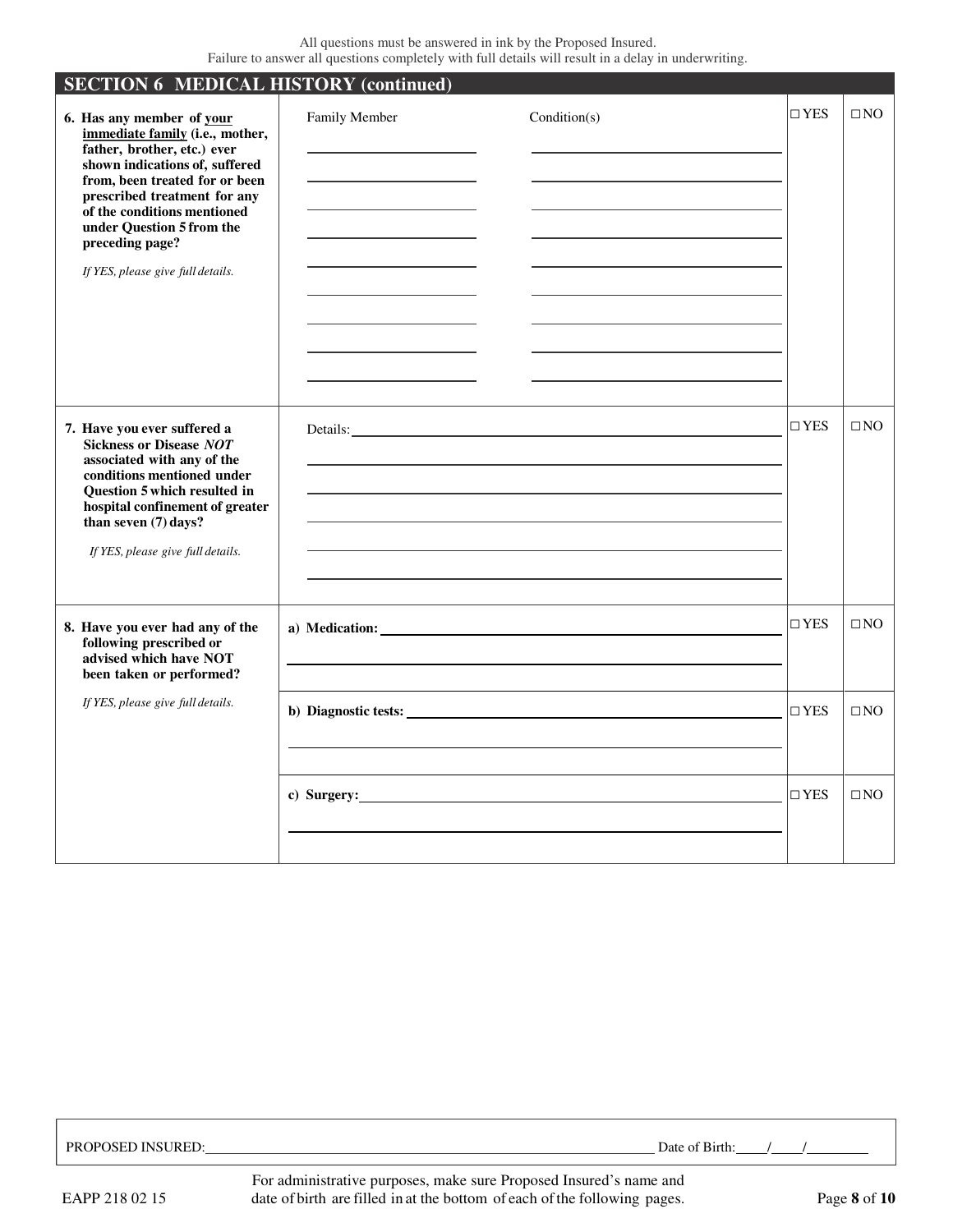| Sect.<br>$\#$ | Date of<br>Quest.<br>#<br>Injury/Illness | Name and address of doctor<br>and medical facility              |  |
|---------------|------------------------------------------|-----------------------------------------------------------------|--|
|               |                                          | Details - include diagnosis,<br>treatment, duration and results |  |
|               |                                          |                                                                 |  |
|               |                                          |                                                                 |  |
|               |                                          |                                                                 |  |
|               |                                          |                                                                 |  |
|               |                                          |                                                                 |  |
|               |                                          |                                                                 |  |
|               |                                          |                                                                 |  |
|               |                                          |                                                                 |  |
|               |                                          |                                                                 |  |
|               |                                          |                                                                 |  |
|               |                                          |                                                                 |  |
|               |                                          |                                                                 |  |
|               |                                          |                                                                 |  |
|               |                                          |                                                                 |  |
|               |                                          |                                                                 |  |
|               |                                          |                                                                 |  |
|               |                                          |                                                                 |  |
|               |                                          |                                                                 |  |
|               |                                          |                                                                 |  |
|               |                                          |                                                                 |  |
|               |                                          |                                                                 |  |
|               |                                          |                                                                 |  |
|               |                                          |                                                                 |  |
|               |                                          |                                                                 |  |
|               |                                          |                                                                 |  |
|               |                                          |                                                                 |  |
|               |                                          |                                                                 |  |
|               |                                          |                                                                 |  |
|               |                                          |                                                                 |  |
|               |                                          |                                                                 |  |
|               |                                          |                                                                 |  |
|               |                                          |                                                                 |  |
|               |                                          |                                                                 |  |
|               |                                          |                                                                 |  |
|               |                                          |                                                                 |  |
|               |                                          |                                                                 |  |

Please return this page even if it is not filled out. Failure to return this page, even if it is left blank, will be considered an incomplete application.

 $\overline{\phantom{a}}$  , and the contract of the contract of the contract of the contract of the contract of the contract of the contract of the contract of the contract of the contract of the contract of the contract of the contrac

### **PROPOSED INSURED'S INITIALS DATE**

PROPOSED INSURED: Date of Birth: / /